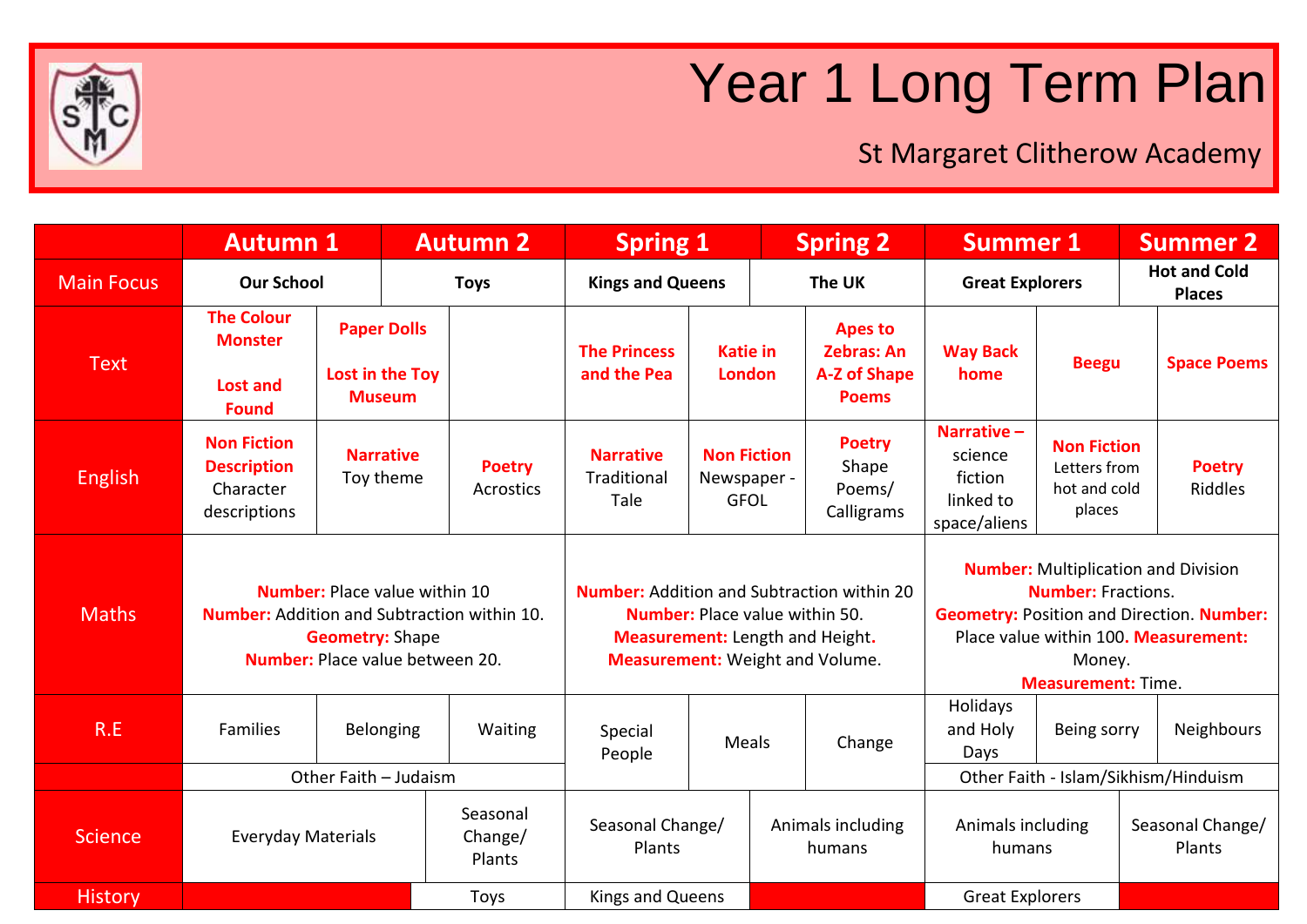| Geography                                                     | Around Our School                                                                                                                                                                                                                                                                               |  |                                            |                                                                                        |                                                                                                                                                                                                 |                                             | The UK                                        |  |                                                                                                                                                                  |                                 | <b>Hot and Cold</b><br>Places |                                                  |
|---------------------------------------------------------------|-------------------------------------------------------------------------------------------------------------------------------------------------------------------------------------------------------------------------------------------------------------------------------------------------|--|--------------------------------------------|----------------------------------------------------------------------------------------|-------------------------------------------------------------------------------------------------------------------------------------------------------------------------------------------------|---------------------------------------------|-----------------------------------------------|--|------------------------------------------------------------------------------------------------------------------------------------------------------------------|---------------------------------|-------------------------------|--------------------------------------------------|
| <b>PE</b>                                                     | Basketball                                                                                                                                                                                                                                                                                      |  |                                            | Gymnastics                                                                             | Dance                                                                                                                                                                                           |                                             | Football                                      |  | Athletics                                                                                                                                                        |                                 | Tennis                        |                                                  |
| Design and<br><b>Technolgy</b>                                |                                                                                                                                                                                                                                                                                                 |  |                                            | Textiles - puppets                                                                     | Landscapes using<br>different media                                                                                                                                                             |                                             |                                               |  |                                                                                                                                                                  |                                 | Sculptures and<br>collages    |                                                  |
| <b>Art</b>                                                    | <b>Formal Elements</b><br>of Art                                                                                                                                                                                                                                                                |  |                                            |                                                                                        |                                                                                                                                                                                                 |                                             | Food - Fruit and<br>Vegetables                |  | Mechanisms:<br>Wheels and axles                                                                                                                                  |                                 |                               |                                                  |
| Computing                                                     | <b>Unit 1.1</b><br><b>Online Safety</b>                                                                                                                                                                                                                                                         |  | <b>Unit 1.2</b><br>Grouping and<br>Sorting | <b>Unit 1.3</b><br>Pictograms                                                          | <b>Unit 1.4</b><br>Lego Builders                                                                                                                                                                | <b>Unit 1.5</b><br>Maze<br><b>Explorers</b> | <b>Unit 1.6</b><br>Animated<br><b>Stories</b> |  | <b>Unit 1.7</b><br>Coding                                                                                                                                        | <b>Unit 1.8</b><br>Spreadsheets |                               | <b>Unit 1.9</b><br><b>Tech Outside</b><br>School |
| <b>Music</b>                                                  | <b>Introducing Beat</b><br>How can we make<br>friends when we sing<br>together?                                                                                                                                                                                                                 |  |                                            | <b>Adding Rhythm and</b><br>Pitch<br>How does music tell<br>stories about the<br>past? |                                                                                                                                                                                                 |                                             |                                               |  |                                                                                                                                                                  |                                 |                               |                                                  |
| <b>PSHE</b><br>(Safety)                                       | Core Theme 1: Health and Wellbeing<br><b>Healthy Lifestyles</b><br><b>Growing and Changing</b><br><b>Keeping Safe</b>                                                                                                                                                                           |  |                                            |                                                                                        | Core Theme 2: Relationships<br><b>Feelings and Emotions</b><br><b>Healthy Relationships</b>                                                                                                     |                                             |                                               |  | Core Theme 3: Living in the Wider World<br><b>Rights and Responsibilities</b><br>Taking Care of the Environment<br>Money                                         |                                 |                               |                                                  |
| Preparation<br>for Life in<br><b>Modern</b><br><b>Britain</b> | <b>Class Contract - Rules and Law</b><br><b>School Council - Democracy</b><br><b>Class Debates - Democracy</b><br>Exploring Mission Statement - Rules and Law<br><b>Collective Worship - Respect and Tolerance</b><br><b>Enterprise - Individual Liberty</b><br>Judaism - Respect and Tolerance |  |                                            |                                                                                        | Internet Safety Day - Individual Liberty<br>Sports Relief/Healthy Schools Day -<br><b>Individual Liberty</b><br>PSHE Topics - Individual Liberty<br>Celebration of Lent - Respect and Tolerance |                                             |                                               |  | PSHE Topics - Rules and Law/Individual<br>Liberty<br>Money - Rules and Law<br><b>Class Transition - Rules and Law</b><br>Other Faith Topic - Respect & Tolerance |                                 |                               |                                                  |